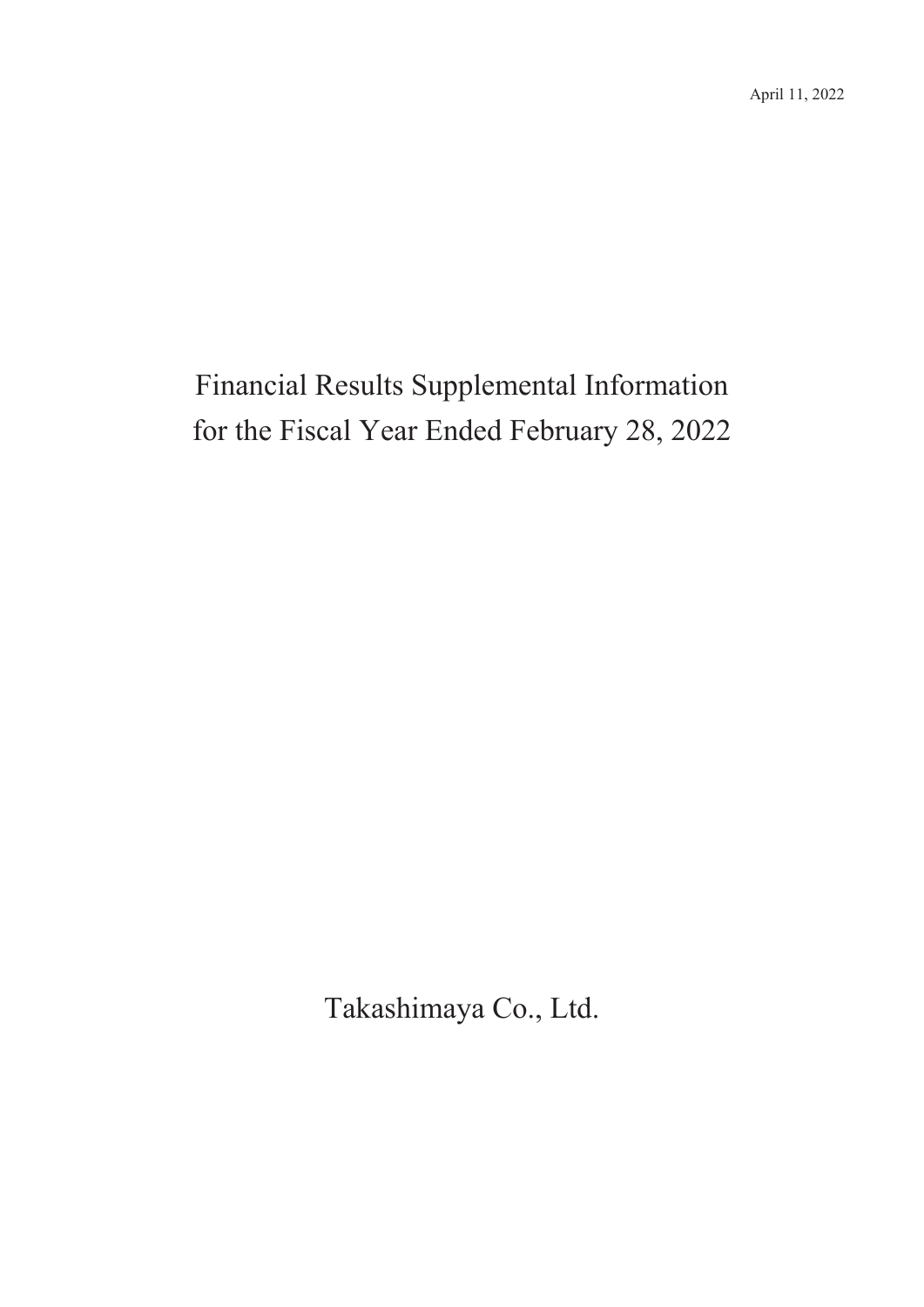#### Contents

| I. Consolidated basis                           | Page |
|-------------------------------------------------|------|
| 1. Financial highlights                         | 1    |
| 2. Subsidiaries                                 | 2    |
| 3. Selling, general and administrative expenses | 3    |
| 4. Non-operating income and expenses            | 3    |
| 5. Extraordinary income and losses              | 4    |
| 6. Capital investments                          | 4    |
|                                                 |      |
| II. Non-consolidated basis                      |      |
| 1. Financial highlights                         | 5    |
| 2. Capital investments                          | 6    |
| 3. Selling, general and administrative expenses | 7    |
| 4. Non-operating income and expenses            | 8    |
| 5. Extraordinary income and losses              | 8    |
| 6. Details about sales                          | 9    |
| Sales by store                                  | 9    |
| Sales by business type                          | 9    |
| Sales by merchandise                            | 10   |
| Sales per unit                                  | 11   |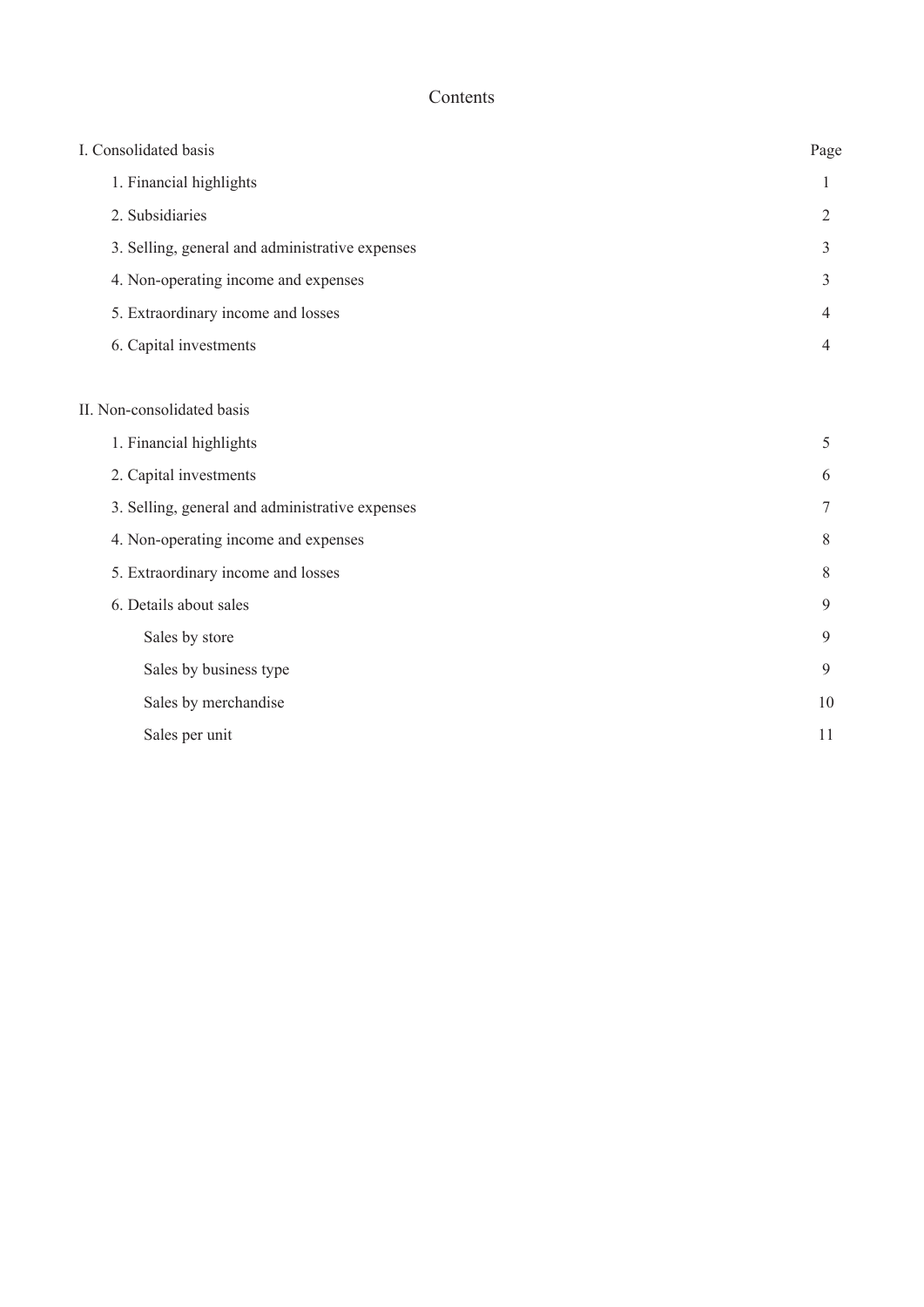#### I. Consolidated basis

1. Financial highlights

(millions of yen,  $\%$ )

|                                                                                            | The fiscal year ended February 28, 2022 |                          | The next fiscal year projections |           |                          |              |
|--------------------------------------------------------------------------------------------|-----------------------------------------|--------------------------|----------------------------------|-----------|--------------------------|--------------|
|                                                                                            | Amount                                  |                          | Year on year                     | Amount    | Year on year             |              |
|                                                                                            |                                         | $(\%)$                   |                                  |           | $(\%)$                   |              |
| 1. Operating revenue                                                                       | 761,124                                 | 11.8                     | 80,225                           | 431,500   | (43.3)                   | (329, 624)   |
| 2.Net sales                                                                                | 695,693                                 | 12.0                     | 74,807                           | 358,879   | (48.4)                   | (336, 814)   |
| 3. Gross profit                                                                            | 167,713                                 | 12.4                     | 18,447                           | 176,674   | 5.3                      | 8,960        |
| 4. Selling, general and administrative expenses                                            | 229,033                                 | 2.8                      | 6,257                            | 231,795   | 1.2                      | 2,761        |
| 5. Operating profit (loss)                                                                 | 4,110                                   |                          | 17,607                           | 17,500    | 325.7                    | 13,389       |
| 6. Ordinary profit (loss)                                                                  | 6,903                                   |                          | 20,540                           | 16,000    | 131.8                    | 9,096        |
| 7. Profit (loss) attributable to owners of parent                                          | 5,360                                   |                          | 39,330                           | 10,000    | 86.6                     | 4,639        |
| 8. Total assets                                                                            | 1,144,335                               | (0.5)                    | (6,170)                          | 1,139,300 | (0.4)                    | (5,035)      |
| 9. Total net assets                                                                        | 420,489                                 | 1.3                      | 5,378                            | 423,500   | 0.7                      | 3,010        |
| 10. Net cash provided by (used in) operating activities                                    | 21,044                                  | (51.9)                   | (22,676)                         | 44,100    | 109.6                    | 23,055       |
| 11. Net cash provided by (used in) investing activities                                    | (37, 120)                               | 37.3                     | (10,085)                         | (47,000)  | 26.6                     | (9,879)      |
| 12. Net cash provided by (used in) financing activities                                    | (4,758)                                 |                          | (7,062)                          | (7,100)   | 49.2                     | (2,341)      |
| Depreciation<br>13. (included in cost of sales, SG&A expenses and<br>extraordinary losses) | 32,005                                  | 2.8                      | 862                              | 32,860    | 2.7                      | 855          |
| 14. Capital investments                                                                    | 34,515                                  | 26.9                     | 7,310                            | 38,265    | 10.9                     | 3,749        |
| 15. Interest-bearing debt                                                                  | 214,763                                 | 3.7                      | 7,608                            | 220,000   | 2.4                      | 5,236        |
| 16. Gross profit ratio                                                                     | 24.11                                   | $\overline{\phantom{0}}$ | 0.07                             | 49.23     | $\overline{\phantom{0}}$ | 25.12        |
| 17. Ratio of SG&A expenses to net sales                                                    | 32.9                                    | $\overline{\phantom{0}}$ | (3.0)                            | 64.6      | $\overline{\phantom{0}}$ | 31.7         |
| 18. Operating margin                                                                       | 0.6                                     | $\overline{\phantom{0}}$ | 2.8                              | 4.9       | $\overline{\phantom{0}}$ | 4.3          |
| 19. Ordinary profit / Net sales                                                            | 1.0                                     | $\overline{\phantom{0}}$ | 3.2                              | 4.5       | $\qquad \qquad$          | 3.5          |
| 20. Ordinary profit / Total assets (ROA)                                                   | 0.6                                     |                          | 1.8                              | 1.4       |                          | 0.8          |
| 21. Profit attributable to owners of parent / Equity (ROE)                                 | 1.4                                     | $\overline{\phantom{0}}$ | 9.6                              | 2.5       |                          | 1.1          |
| 22. Interest-bearing debt / Total assets                                                   | 18.8                                    |                          | 0.8                              | 18.8      |                          |              |
| 23. Debt-to-equity ratio                                                                   | 0.54                                    |                          | 0.01                             | 0.55      | $\overline{\phantom{0}}$ | 0.01         |
| 24. Equity ratio                                                                           | 34.8                                    | $\overline{\phantom{0}}$ | 0.5                              | 35.2      | $\overline{\phantom{0}}$ | 0.4          |
| 25. Number of employees                                                                    | 7,223                                   | (4.3)                    | (327)                            | 7,013     | (2.9)                    | (210)        |
| 26. Number of subsidiaries                                                                 | 27                                      |                          | (1)                              | 27        |                          |              |
| 27. Number of equity method affiliates                                                     | 6                                       | $\overline{\phantom{0}}$ | $\overline{2}$                   | $\tau$    |                          | $\mathbf{1}$ |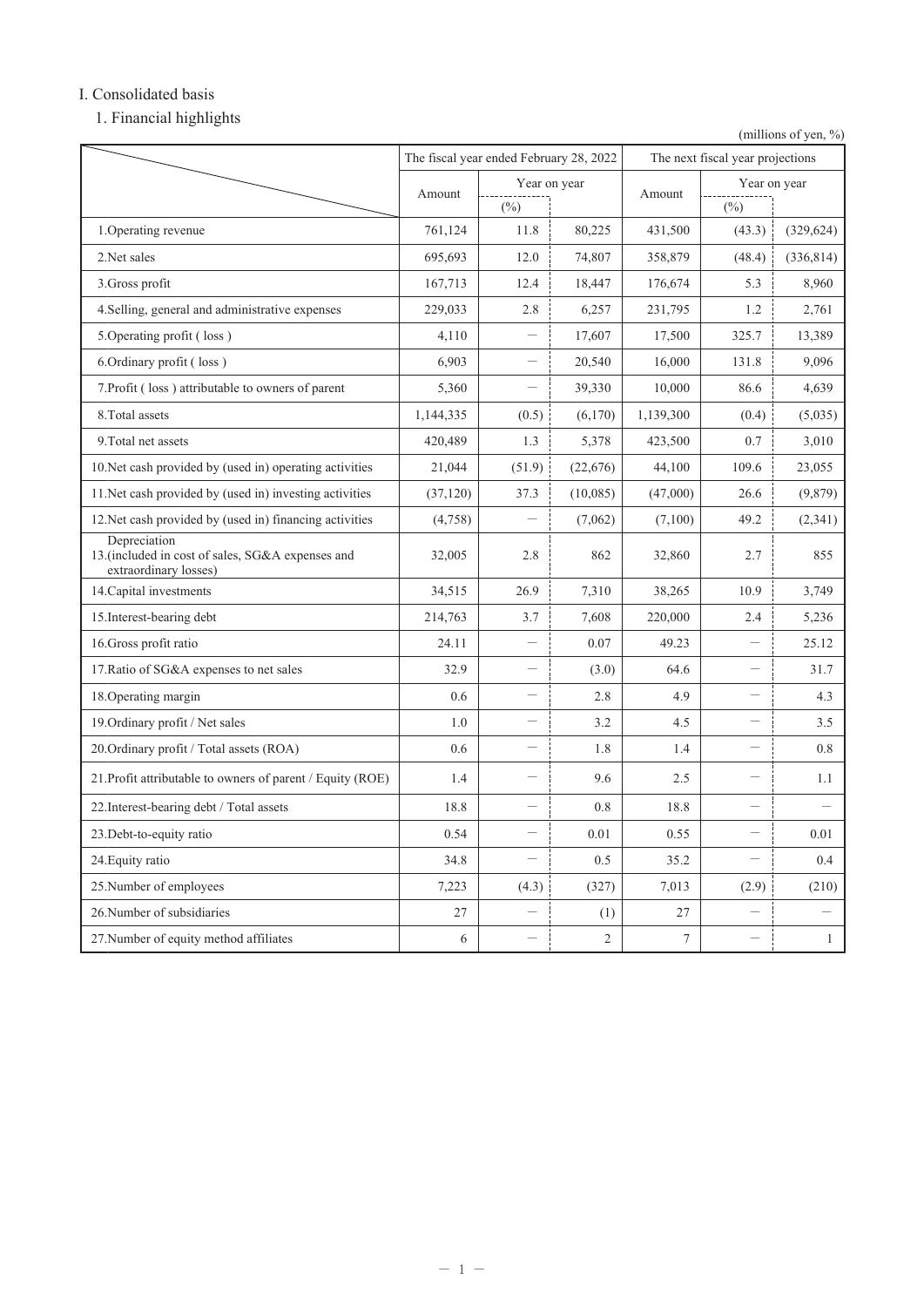#### 2. Subsidiaries

(millions of yen, %)

|                                                                          |                                       | The fiscal year ended February 28, 2022 |                          | The next fiscal year projections |                    |        |                                  |                     |                          |                |
|--------------------------------------------------------------------------|---------------------------------------|-----------------------------------------|--------------------------|----------------------------------|--------------------|--------|----------------------------------|---------------------|--------------------------|----------------|
| Subsidiaries                                                             | Segment                               | Owner-<br>ship                          | Operating<br>revenue     | Operating<br>profit              | Ordinary<br>profit | Profit | Operating<br>revenue             | Operating<br>profit | Ordinary<br>profit       | Profit         |
| Okayama Takashimaya Co.,<br>Ltd.                                         |                                       | 100.0                                   | 16,646                   | (11)                             | $\boldsymbol{0}$   | (146)  | 7,139                            | 6                   | (5)                      | (4)            |
| Gifu Takashimaya Co., Ltd.                                               |                                       | 100.0                                   | 12,783                   | 216                              | 256                | 166    | 6,378                            | 155                 | 159                      | 108            |
| Takasaki Takashimaya Co., Ltd.                                           |                                       | 100.0                                   | 15,161                   | 315                              | 364                | 227    | 7,891                            | 380                 | 396                      | 265            |
| Takashimaya (Singapore) Ltd.                                             |                                       | 100.0                                   | 13,482                   | 1,862                            | (257)              | 18     | 14,393                           | 2,251               | (250)                    | (228)          |
| Shanghai Takashimaya Co.,<br>Ltd.                                        |                                       | 100.0                                   | 2,959                    | 366                              | 477                | 475    | 3,379                            | 567                 | (96)                     | (96)           |
| Takashimaya Vietnam Ltd.                                                 | Department<br>store                   | 100.0                                   | 1,296                    | (79)                             | (437)              | (430)  | 2,184                            | 244                 | (116)                    | (116)          |
| Siam Takashimaya (Thailand)<br>Co.,Ltd.                                  |                                       | 51.0                                    | 1,339                    | (874)                            | (933)              | (999)  | 2,509                            | (265)               | (334)                    | (334)          |
| Takashimaya Tomonokai Co.,<br>Ltd.                                       |                                       | 100.0                                   | 4,373                    | (991)                            | 175                | 113    | 4,796                            | (1,090)             | 329                      | 176            |
| R.T. Corporation Ltd.                                                    |                                       | 100.0                                   | 9,259                    | (472)                            | 641                | 382    | 12,230                           | 650                 | 642                      | 438            |
| A&S Takashimaya Duty Free<br>Co., Ltd.                                   |                                       | 60.0                                    | $\overline{\phantom{0}}$ | (0)                              | (25)               | 4,367  | $\overbrace{\phantom{12322111}}$ | <u>.</u>            | $\overline{\phantom{0}}$ |                |
| Toshin Development Co., Ltd.                                             |                                       | 100.0                                   | 41,393                   | 5,069                            | 15,552             | 12,257 | 45,115                           | 5,326               | 5,837                    | 4,111          |
| Toshin Development Singapore<br>PTE. LTD.                                |                                       | 100.0                                   | 7,376                    | 1,646                            | 405                | 430    | 7,487                            | 1,663               | 544                      | 410            |
| Fashion Plaza Sunroser Co.,<br>Ltd.                                      |                                       | 100.0                                   | 1,427                    | (85)                             | (85)               | (105)  | 1,442                            | (30)                | (29)                     | (68)           |
| A&B Development CORP.                                                    |                                       | 35.7                                    | 803                      | 397                              | 375                | 318    | 892                              | 370                 | 342                      | 239            |
| Gateway Vietnam Education<br>Joint Stock Company                         | Commercial<br>property<br>development | 75.0                                    | 378                      | 352                              | 514                | 480    | 400                              | 355                 | 249                      | 243            |
| Globaland Ltd.                                                           |                                       | 60.0                                    |                          | (8)                              | 30                 | 30     | -                                | (9)                 | 26                       | 26             |
| Hanoi Residential and<br>Commercial Centre - HRCC<br>Ltd.                |                                       | 60.0                                    | 676                      | 119                              | 123                | 112    | 807                              | 104                 | 91                       | 36             |
| SLUC Co., Ltd.                                                           |                                       | 100.0                                   |                          | (39)                             | (117)              | (117)  |                                  | (58)                | (194)                    | (194)          |
| Takashimaya Financial Partners<br>Co., Ltd.                              | Finance                               | 69.5                                    | 20,145                   | 4,358                            | 4,378              | 2,854  | 22,055                           | 4,335               | 4,537                    | 2,935          |
| Takashimaya Space Create<br>Co., Ltd.                                    | Construction&<br>Design               | 100.0                                   | 17,947                   | (504)                            | (420)              | (312)  | 24,110                           | 400                 | 445                      | 300            |
| Good Live Co., Ltd.                                                      |                                       | 100.0                                   | 3,268                    | 276                              | 292                | 193    | 3,184                            | 190                 | 186                      | 150            |
| RTD Co., Ltd.                                                            |                                       | 60.0                                    | 495                      | 13                               | 13                 | 9      | 800                              | 21                  | 21                       | 14             |
| TAKASHIMAYA<br>TRANSCOSMOS<br><b>INTERNATIONAL</b><br>COMMERCE PTE. LTD. |                                       | 51.0                                    | 505                      | (142)                            | (157)              | (157)  | 1,078                            | $\overline{c}$      | $\mathbf{1}$             | $\mathbf{1}$   |
| ATA CO., LTD.                                                            | Other                                 | 100.0                                   | 6,460                    | 1,028                            | 1,060              | 701    | 6,800                            | 846                 | 869                      | 569            |
| Century & Co., Ltd.                                                      |                                       | 100.0                                   | 6,281                    | (46)                             | (24)               | (34)   | 5,800                            | (80)                | (70)                     | (72)           |
| Takashimaya Facilities Co.,<br>Ltd.                                      |                                       | 100.0                                   | 763                      | 57                               | 90                 | 57     | 752                              | 11                  | 13                       | $\mathfrak{Z}$ |
| The Tamagawa Institute., Ltd.                                            |                                       | 100.0                                   | 290                      | (21)                             | (21)               | (20)   | 333                              | 1                   | 2                        | $\mathbf{1}$   |
| Select Square Co., Ltd.                                                  |                                       | 100.0                                   | 3,305                    | 110                              | 98                 | 72     | 909                              | 85                  | 80                       | 42             |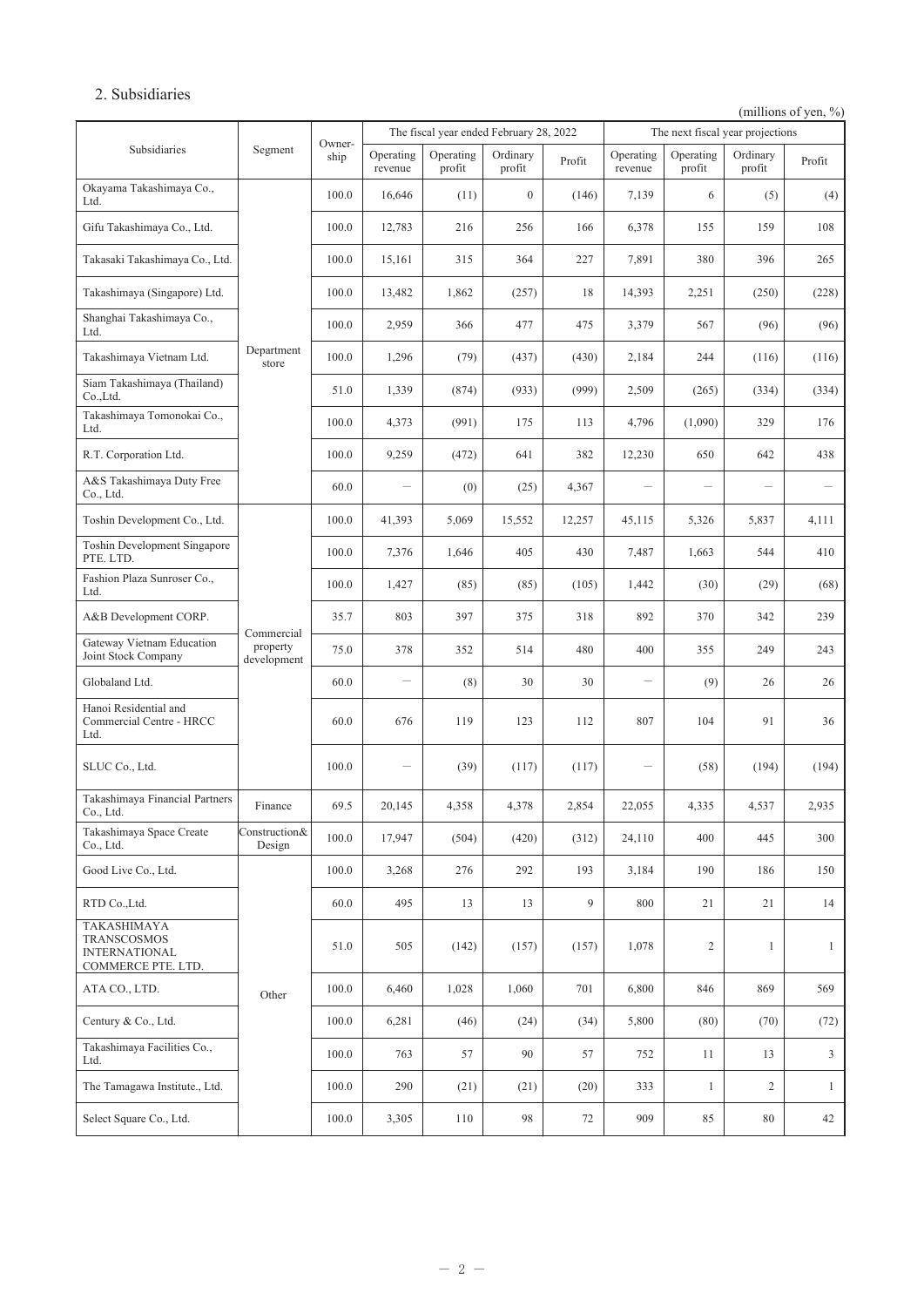# 3. Selling, general and administrative expenses

|  | $\frac{1}{2}$                                |                                      |                         | (millions of yen, %) |
|--|----------------------------------------------|--------------------------------------|-------------------------|----------------------|
|  |                                              | The fiscal year                      | The fiscal year         | Year on year         |
|  |                                              | ended February 28, 2022              | ended February 28, 2021 | $(\%)$               |
|  | 1. Personnel expenses                        | 73,683                               | 76,050                  | (3.1)                |
|  | 2. Administrative expenses                   | 1,481                                | 1,519                   | (2.5)                |
|  | 3. Advertising expenses                      | 23,994                               | 19,659                  | 22.1                 |
|  | 4. General affairs expenses                  | 100,249                              | 96,448                  | 3.9                  |
|  | Distribution expenses                        | 8,654                                | 8,669                   | (0.2)                |
|  | Subcontracting costs<br>_________________    | 20,892                               | 21,733                  | (3.9)                |
|  | Supplies expenses                            | 2,712<br>------------------------    | 2,625                   | 3.3                  |
|  | Heating and lighting expenses                | 8,914                                | 8,636                   | 3.2                  |
|  | Commission expenses<br>__________________    | 7,302                                | 5,903                   | 23.7                 |
|  | Repair costs                                 | 4,332<br>___________________________ | 5,485                   | (21.0)               |
|  | Depreciation<br>____________________________ | 31,411<br>______________________     | 27,954                  | 12.4                 |
|  | Other                                        | 16,029                               | 15,439                  | 3.8                  |
|  | 5. Accounting related expenses               | 29,623                               | 29,097                  | 1.8                  |
|  | Rent expenses on real estate                 | 21,937                               | 20,473                  | 7.1                  |
|  | Other                                        | 7,686                                | 8,624                   | (10.9)               |
|  | Total                                        | 229,033                              | 222,775                 | 2.8                  |

# 4. Non-operating income and expenses

#### (millions of ven,  $\%$ )

|                        |                                     |                                            |                                            | $\frac{1}{2}$          |
|------------------------|-------------------------------------|--------------------------------------------|--------------------------------------------|------------------------|
|                        |                                     | The fiscal year<br>ended February 28, 2022 | The fiscal year<br>ended February 28, 2021 | Year on year<br>$(\%)$ |
| Non-operating income   |                                     | 7,880                                      | 5,211                                      | 51.2                   |
|                        | Interest income and Dividend income | 1,607                                      | 1,666                                      | (3.6)                  |
|                        | Miscellaneous income                | 6.273                                      | 3.544                                      | 77.0                   |
| Non-operating expenses |                                     | 5,087                                      | 5,351                                      | (4.9)                  |
|                        | Interest expenses                   | 4,651                                      | 4,736                                      | (1.8)                  |
|                        | Miscellaneous loss                  | 436                                        | 615                                        | (29.1)                 |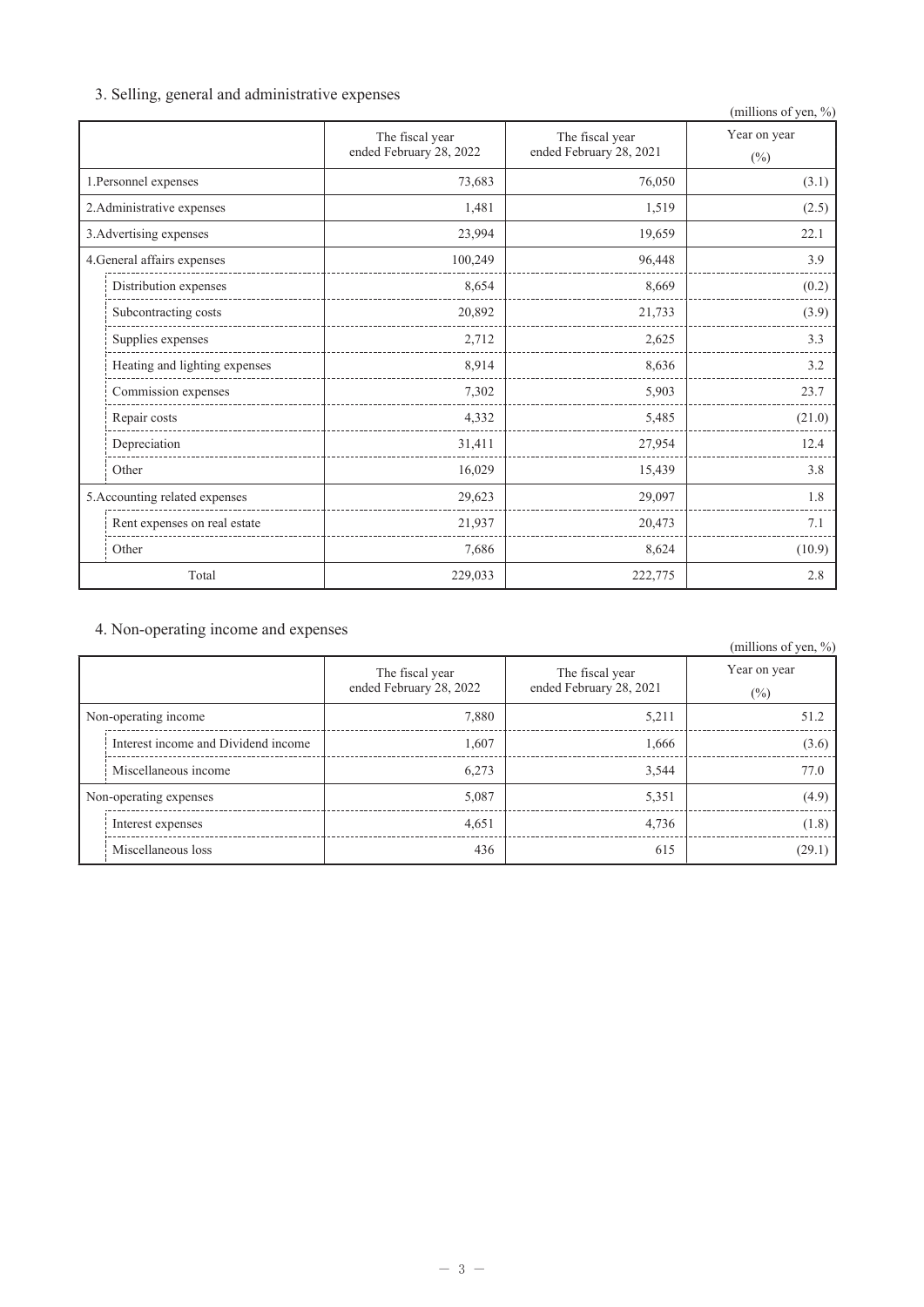# 5. Extraordinary income and losses

| (millions of yen)                        |                                            |  |  |  |  |
|------------------------------------------|--------------------------------------------|--|--|--|--|
|                                          | The fiscal year<br>ended February 28, 2022 |  |  |  |  |
| Extraordinary income                     | 4,527                                      |  |  |  |  |
| Gain on sales of noncurrent assets       | 126                                        |  |  |  |  |
| Subsidy income                           | 1,110                                      |  |  |  |  |
| Gain on forgiveness of lease obligations | 467                                        |  |  |  |  |
| Gain on Sales of investment securities   | 2,501                                      |  |  |  |  |
| Gain on forgiveness of debts             | 313                                        |  |  |  |  |
| Other                                    | 8                                          |  |  |  |  |
| <b>Extraordinary</b> losses              | 7,763                                      |  |  |  |  |
| Loss on retirement of non-current assets | 2,883                                      |  |  |  |  |
| Impairment loss                          | 2,619                                      |  |  |  |  |
| Loss related to COVID-19                 | 2,207                                      |  |  |  |  |
| Other                                    | 52                                         |  |  |  |  |

# 6. Capital investments

| 0. Capital mycsunchis           |                                            | (millions of yen)            |
|---------------------------------|--------------------------------------------|------------------------------|
|                                 | The fiscal year<br>ended February 28, 2022 | The next fiscal year<br>plan |
| 1. Takashimaya Co., Ltd.        | 10,994                                     | 12,200                       |
| 2. Toshin Development Co., Ltd. | 16,524                                     | 21,400                       |
| 3.Other                         | 7,108                                      | 4,775                        |
| 4. Eliminations                 | (110)                                      | (110)                        |
| Total                           | 34,515                                     | 38,265                       |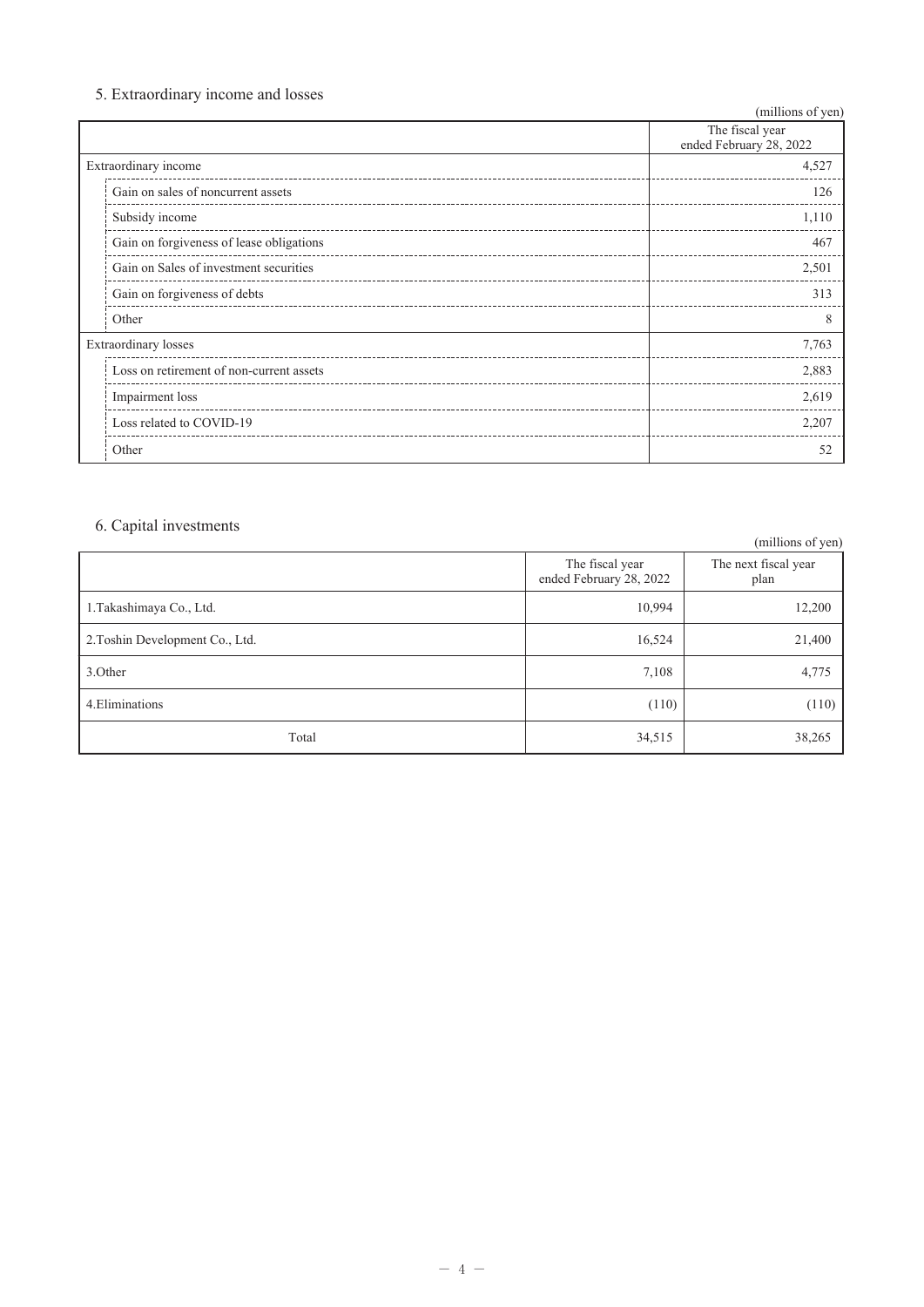# II. Non-consolidated basis

1. Financial highlights

|                                                                        |                                         |                          |              |                                  |                          | (millions of yen, %) |
|------------------------------------------------------------------------|-----------------------------------------|--------------------------|--------------|----------------------------------|--------------------------|----------------------|
|                                                                        | The fiscal year ended February 28, 2022 |                          |              | The next fiscal year projections |                          |                      |
|                                                                        | Amount                                  |                          | Year on year | Amount                           | Year on year<br>$(\%)$   |                      |
|                                                                        |                                         | $(\%)$                   |              |                                  |                          |                      |
| 1. Operating revenue                                                   | 611,782                                 | 13.1                     | 70,993       | 299,484                          | (51.0)                   | (312, 297)           |
| Net sales                                                              | 597,951                                 | 13.3                     | 70,372       | 276,628                          | (53.7)                   | (321, 323)           |
| 2.Gross profit                                                         | 134,164                                 | 12.1                     | 14,531       | 138,100                          | 2.9                      | 3,936                |
| 3. Selling, general and administrative expenses                        | 155,754                                 | 1.8                      | 2,693        | 158,990                          | 2.1                      | 3,235                |
| 4. Operating profit (loss)                                             | (7,760)                                 | —                        | 12,458       | 1,966                            |                          | 9,726                |
| 5.Ordinary profit (loss)                                               | 2,620                                   |                          | 20,676       | 4,954                            | 89.1                     | 2,334                |
| 6. Profit (loss)                                                       | 6,949                                   | $\overline{\phantom{0}}$ | 40,580       | 4,530                            | (34.8)                   | (2, 419)             |
| 7. Total assets                                                        | 812,394                                 | 0.4                      | 3,023        | 814,100                          | 0.2                      | 1,705                |
| 8. Total net assets                                                    | 233,154                                 | 0.5                      | 1,265        | 232,900                          | (0.1)                    | (254)                |
| 9 Depreciation (included in SG&A expenses and<br>extraordinary losses) | 16,002                                  | 1.3                      | 201          | 16,119                           | 0.7                      | 117                  |
| 10. Capital investments                                                | 10,994                                  | (8.2)                    | (983)        | 12,200                           | 11.0                     | 1,205                |
| 11. Interest-bearing debt                                              | 323,757                                 | 4.5                      | 13,933       | 335,800                          | 3.7                      | 12,042               |
| 12. Gross profit ratio                                                 | 22.44                                   | $\overline{\phantom{0}}$ | (0.24)       | 49.92                            | $\overline{\phantom{0}}$ | 27.48                |
| 13. Ratio of SG&A expenses to net sales                                | 26.0                                    | —                        | (3.0)        | 57.5                             | -                        | 31.5                 |
| 14. Operating margin                                                   | (1.3)                                   | $\overline{\phantom{0}}$ | 2.5          | 0.7                              | $\overline{\phantom{0}}$ | 2.0                  |
| 15. Ordinary profit / Net sales                                        | 0.4                                     | -                        | 3.8          | 1.8                              |                          | 1.4                  |
| 21. Number of employees                                                | 4,298                                   | (4.0)                    | (180)        | 4,044                            | (5.9)                    | (254)                |

The following figures include three domestic department store subsidiaries.

|                            |         |        |                                         |                                  |                        | (millions of yen, $\%$ ) |
|----------------------------|---------|--------|-----------------------------------------|----------------------------------|------------------------|--------------------------|
|                            |         |        | The fiscal year ended February 28, 2022 | The next fiscal year projections |                        |                          |
|                            | Amount  | $(\%)$ | Year on year                            | Amount                           | Year on year<br>$(\%)$ |                          |
| 1. Operating revenue       | 656,373 | 12.8   | 74,328                                  | 320,894                          | (51.1)                 | (335, 479)               |
| Net sales                  | 642,417 | 13.0   | 73,661                                  | 297,603                          | (53.7)                 | (344, 814)               |
| 2. Operating profit (loss) | (7,239) |        | 12.938                                  | 2,508                            |                        | 9,748                    |
| 3. Ordinary profit (loss)  | 3,241   |        | 21,192                                  | 5,505                            | 69.8                   | 2,263                    |
| 4. Profit (loss)           | 7,196   |        | 40,362                                  | 4,899                            | (31.9)                 | (2, 297)                 |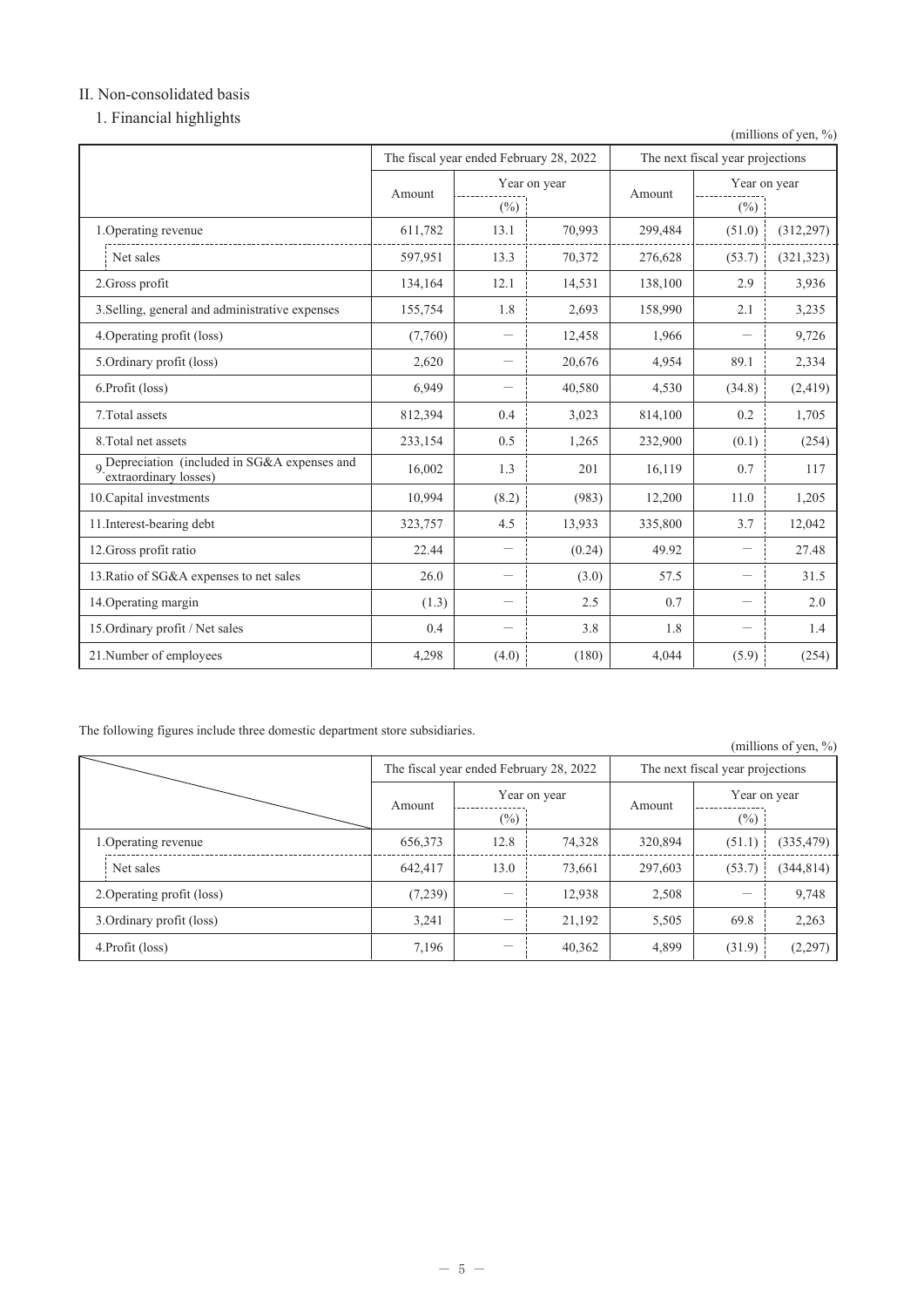#### 2. Capital investments

| л.               |                                            | (millions of yen)            |
|------------------|--------------------------------------------|------------------------------|
|                  | The fiscal year<br>ended February 28, 2022 | The next fiscal year<br>plan |
| Osaka store      | 1,066                                      | 799                          |
| Sakai store      | 85                                         | 32                           |
| Kyoto store      | 1,706                                      | 852                          |
| Semboku store    | 102                                        | 82                           |
| Nihombashi store | 2,328                                      | 908                          |
| Yokohama store   | 1,163                                      | 680                          |
| Shinjuku store   | 1,699                                      | 2,600                        |
| Tamagawa store   | 294                                        | 110                          |
| Tachikawa store  | 122                                        | 119                          |
| Omiya store      | 183                                        | 193                          |
| Kashiwa store    | 327                                        | 446                          |
| Other            | 1,919                                      | 5,379                        |
| Total            | 10,994                                     | 12,200                       |

(millions of yen) The fiscal year<br>ended February 28, 2022 The next fiscal year plan 39 Okayama Takashimaya Co., Ltd. 155 Gifu Takashimaya Co., Ltd. 156 62 Takasaki Takashimaya Co., Ltd. 196 131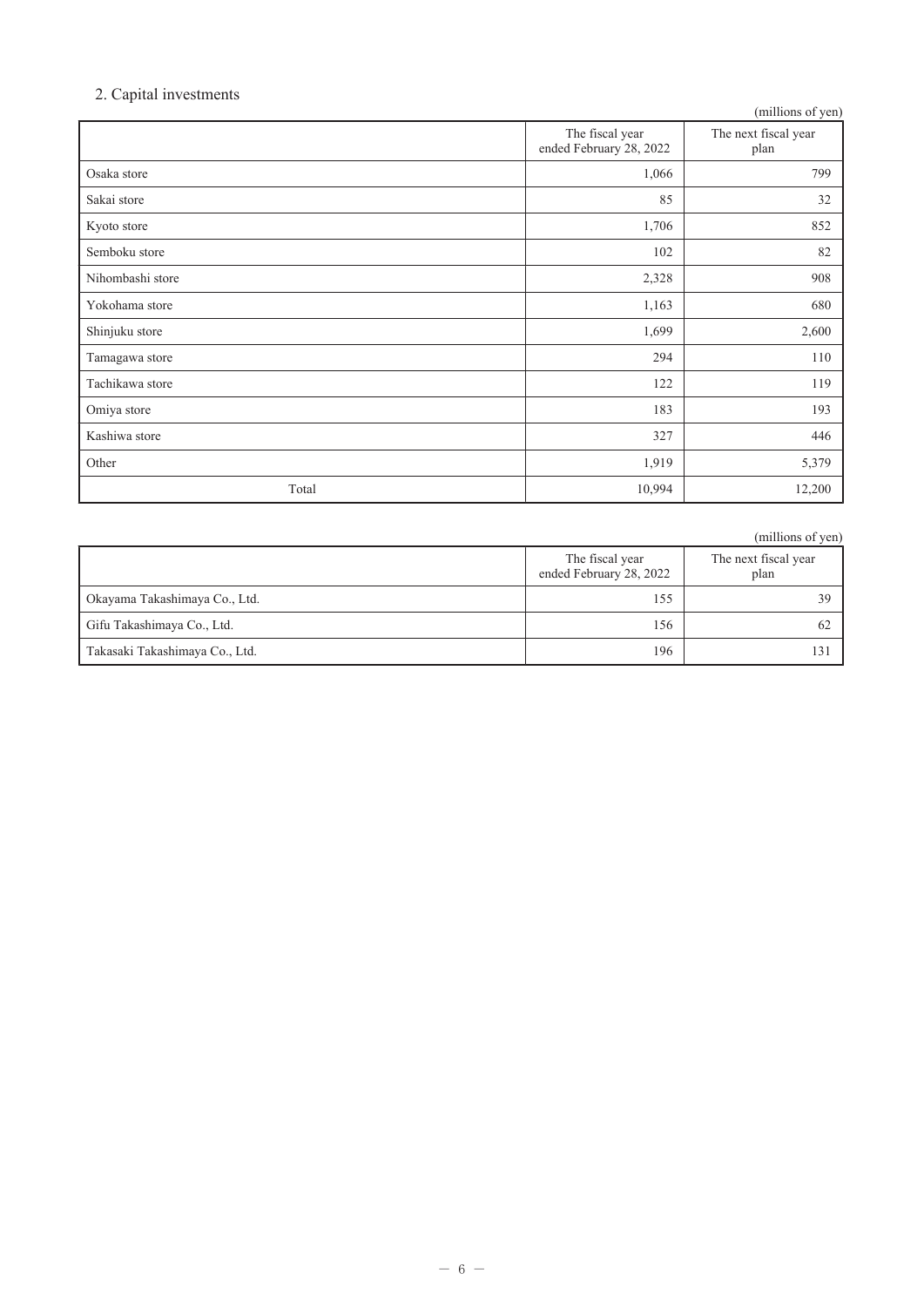# 3. Selling, general and administrative expenses

| 0' O                           |                                         |                        |                                  | (millions of yen, %)   |
|--------------------------------|-----------------------------------------|------------------------|----------------------------------|------------------------|
|                                | The fiscal year ended February 28, 2022 |                        | The next fiscal year projections |                        |
|                                | Amount                                  | Year on year<br>$(\%)$ | Amount                           | Year on year<br>$(\%)$ |
| 1. Personnel expenses          | 49,693                                  | (1.2)                  | 49,689                           | (0.0)                  |
| Retirement benefit expenses    | 898                                     | (33.4)                 | 671                              | (25.3)                 |
| 2. Administrative expenses     | (1,631)                                 |                        | 560                              |                        |
| 3. Advertising expenses        | 21,161                                  | 25.5                   | 8,007                            | (62.2)                 |
| 4. General affairs expenses    | 61,081                                  | (2.3)                  | 72,922                           | 19.4                   |
| Distribution expenses          | 8,648                                   | (0.8)                  | 13,757                           | 59.1                   |
| Subcontracting costs           | 19,547                                  | (15.0)                 | 20,202                           | 3.4                    |
| Supplies expenses              | 1,837                                   | (2.5)                  | 1,870                            | 1.8                    |
| Heating and lighting expenses  | 4,042                                   | 5.6                    | 4,959                            | 22.7                   |
| Commission expenses            | 7,271                                   | 24.1                   | 12,064                           | 65.9                   |
| Repair costs                   | 3,047                                   | (5.1)                  | 3,574                            | 17.3                   |
| Depreciation                   | 15,672                                  | 8.0                    | 16,119                           | 2.9                    |
| Other                          | 1.015                                   | (34.3)                 | 373                              | (63.2)                 |
| 5. Accounting related expenses | 25,449                                  | 0.6                    | 27,810                           | 9.3                    |
| Rent expenses on real estate   | 20,879                                  | 5.8                    | 22,412                           | 7.3                    |
| Other                          | 4,569                                   | (18.0)                 | 5,397                            | 18.1                   |
| Total                          | 155,754                                 | 1.8                    | 158,990                          | 2.1                    |

The following figures include three domestic department store subsidiaries.

| The following figures merude unce domestic aepartment store succidiarios. |          |                                         |         | (millions of yen, %)             |
|---------------------------------------------------------------------------|----------|-----------------------------------------|---------|----------------------------------|
|                                                                           |          | The fiscal year ended February 28, 2022 |         | The next fiscal year projections |
|                                                                           | Amount   | Year on year<br>$(\%)$                  | Amount  | Year on year<br>$(\%)$           |
| 1. Personnel expenses                                                     | 52,796   | (1.4)                                   | 52,862  | 0.1                              |
| Retirement benefit expenses                                               | 944      | (33.5)                                  | 719     | (23.8)                           |
| 2. Administrative expenses                                                | (1, 374) |                                         | 832     |                                  |
| 3. Advertising expenses                                                   | 21,415   | 24.8                                    | 8,276   | (61.4)                           |
| 4. General affairs expenses                                               | 65,157   | (2.1)                                   | 77,392  | 18.8                             |
| Distribution expenses                                                     | 9,275    | (0.7)                                   | 14,662  | 58.1                             |
| Subcontracting costs                                                      | 20,396   | (14.9)                                  | 21,147  | 3.7                              |
| Supplies expenses                                                         | 1,965    | (2.3)                                   | 2,011   | 2.3                              |
| Heating and lighting expenses                                             | 4,396    | 5.7                                     | 5,384   | 22.5                             |
| Commission expenses                                                       | 8,377    | 21.4                                    | 13,093  | 56.3                             |
| Repair costs                                                              | 3,204    | (5.5)                                   | 3,745   | 16.9                             |
| Depreciation                                                              | 16,073   | 8.2                                     | 16,549  | 3.0                              |
| Other                                                                     | 1,467    | (25.5)                                  | 797     | (45.6)                           |
| 5. Accounting related expenses                                            | 26,974   | 1.5                                     | 29,328  | 8.7                              |
| Rent expenses on real estate                                              | 22,303   | 6.7                                     | 23,822  | 6.8                              |
| Other                                                                     | 4,670    | (17.8)                                  | 5,506   | 17.9                             |
| Total                                                                     | 164,969  | 1.8                                     | 168,693 | 2.3                              |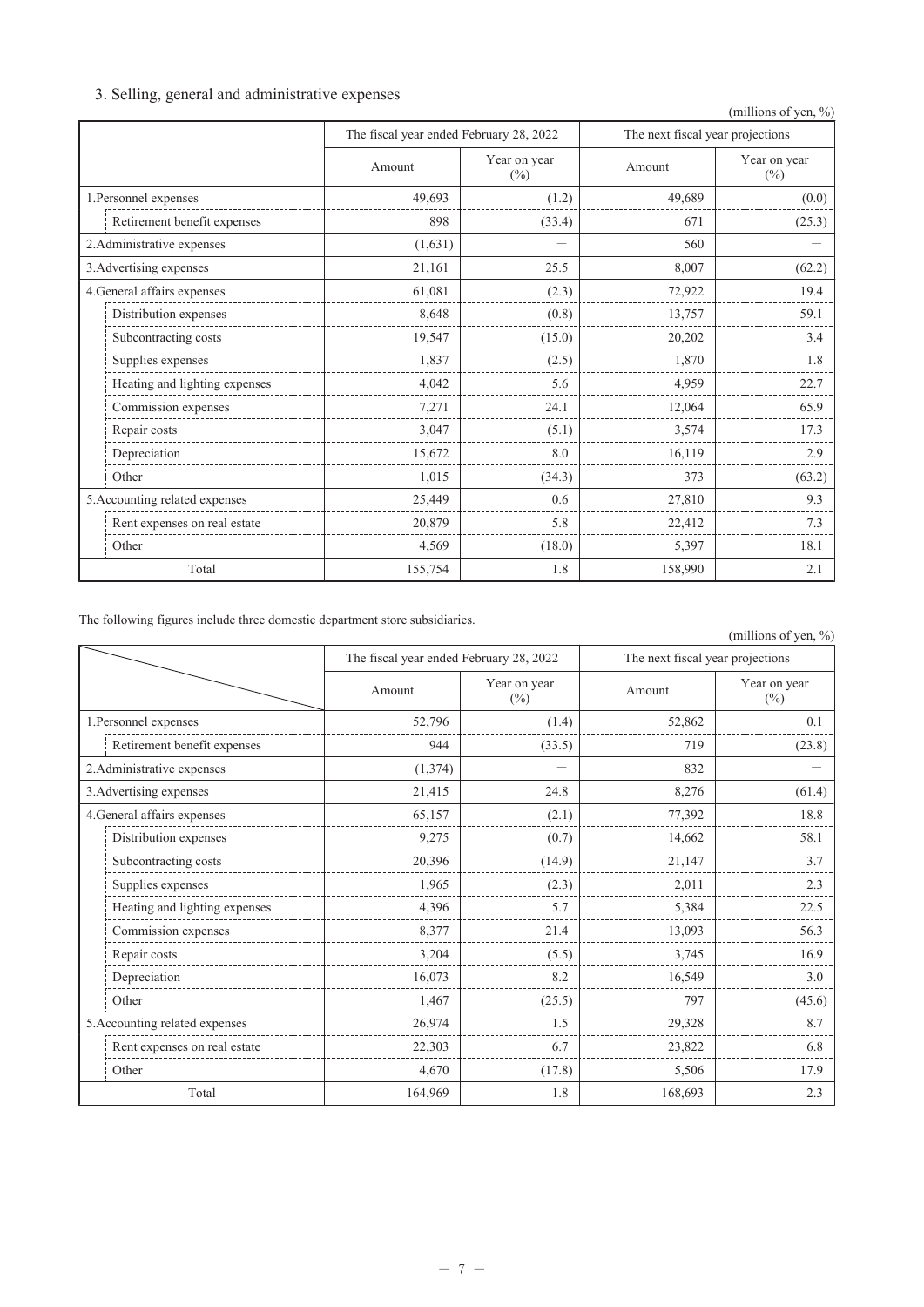# 4. Non-operating income and expenses

|                        | $\circ$                             |                                         |                        |        | (millions of yen, $\%$ )         |  |  |
|------------------------|-------------------------------------|-----------------------------------------|------------------------|--------|----------------------------------|--|--|
|                        |                                     | The fiscal year ended February 28, 2022 |                        |        | The next fiscal year projections |  |  |
|                        |                                     | Amount                                  | Year on year<br>$(\%)$ | Amount | Year on year<br>$(\%)$           |  |  |
| Non-operating income   |                                     | 12,798                                  | 106.2                  | 5,704  | (55.4)                           |  |  |
|                        | Interest income and Dividend income | 11,015                                  | 111.6                  | 4,641  | (57.9)                           |  |  |
|                        | Miscellaneous income                | 1.783                                   | 78.1                   | 1.063  | (40.4)                           |  |  |
| Non-operating expenses |                                     | 2,417                                   | (40.2)                 | 2,716  | 12.4                             |  |  |
|                        | Interest expenses                   | 1,697                                   | (0.5)                  | 2,266  | 33.5                             |  |  |
|                        | Miscellaneous loss                  | 719                                     | (69.2)                 | 450    | (37.4)                           |  |  |

The following figures include three domestic department store subsidiaries.

|                        |                                     |                                         |                        |                                  | (millions of yen, $\%$ ) |  |
|------------------------|-------------------------------------|-----------------------------------------|------------------------|----------------------------------|--------------------------|--|
|                        |                                     | The fiscal year ended February 28, 2022 |                        | The next fiscal year projections |                          |  |
|                        |                                     | Amount                                  | Year on year<br>$(\%)$ | Amount                           | Year on year<br>$(\%)$   |  |
| Non-operating income   |                                     | 12,921                                  | 105.2                  | 5,735                            | (55.6)                   |  |
|                        | Interest income and Dividend income | 11,047                                  | 111.1                  | 4,672                            | (57.7)                   |  |
|                        | Miscellaneous income                | 1,874                                   | 75.9                   | 1,063                            | (43.3)                   |  |
| Non-operating expenses |                                     | 2,439                                   | (40.1)                 | 2,738                            | 12.2                     |  |
|                        | Interest expenses                   | 1,719                                   | (0.4)                  | 2,287                            | 33.1                     |  |
|                        | Miscellaneous loss                  | 720                                     | (69.2)                 | 450                              | (37.5)                   |  |

# 5. Extraordinary income and losses

|                                                                           | (millions of yen)                       |
|---------------------------------------------------------------------------|-----------------------------------------|
|                                                                           | The fiscal year ended February 28, 2022 |
| Extraordinary income                                                      | 3,736                                   |
| Gain on sales of shares of subsidiaries and associates                    | 2,501                                   |
| Reversal of provision for loss on business of subsidiaries and associates | 250                                     |
| Reversal of allowance for doubtful accounts                               | 63                                      |
| Subsidy income                                                            | 922                                     |
| <b>Extraordinary losses</b>                                               | 5,502                                   |
| Loss on retirement of non-current assets                                  | 2,579                                   |
| Loss related to COVID-19                                                  | 2,040                                   |
| Loss on sales of shares of subsidiaries and associates                    | 864                                     |
| Other                                                                     |                                         |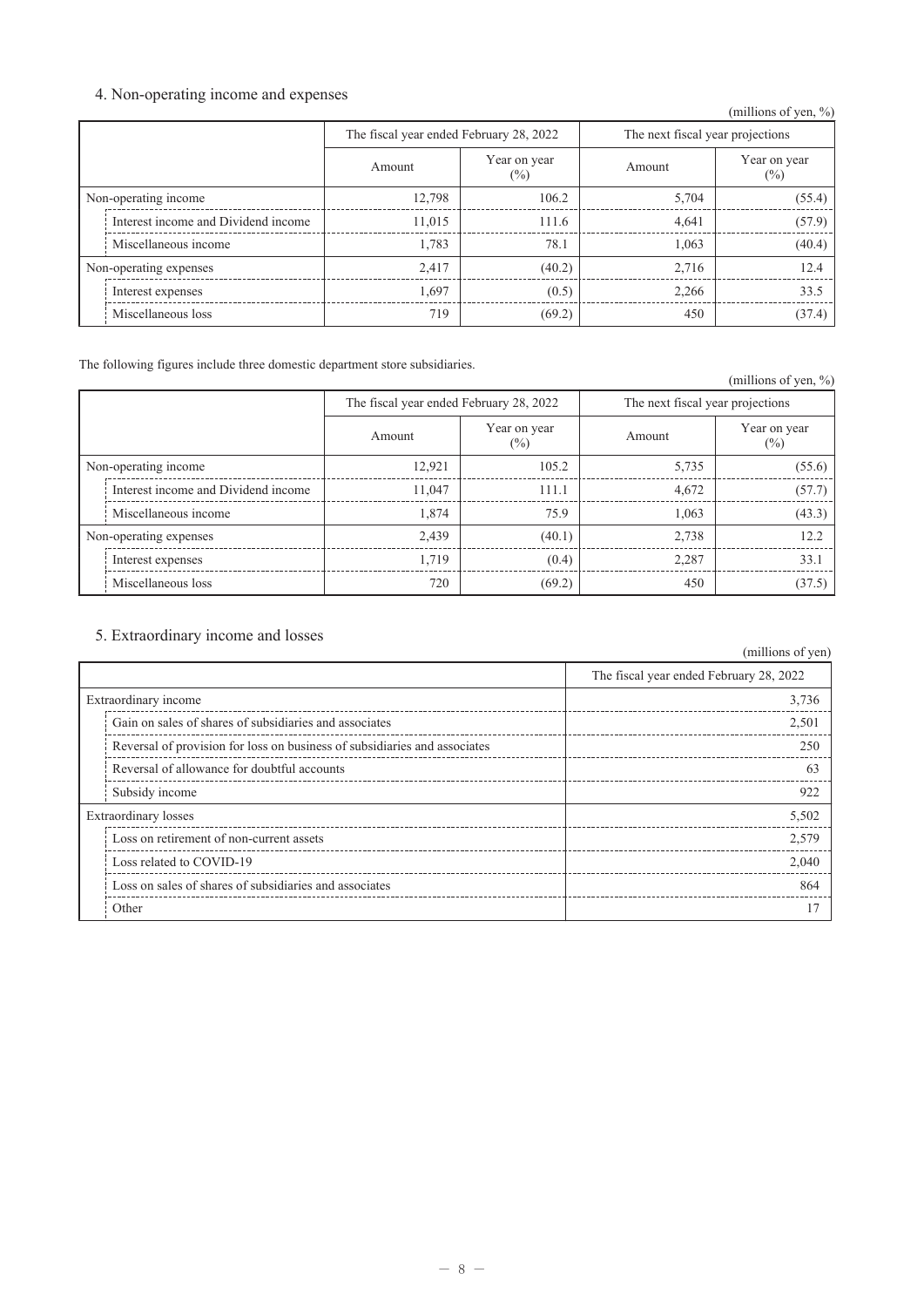#### 6. Details about sales

Sales by store

|                                         | (millions of yen, $\%$ , m <sup><math>\sim</math></sup> |         |                      |                                        |                                      |         |                      |  |
|-----------------------------------------|---------------------------------------------------------|---------|----------------------|----------------------------------------|--------------------------------------|---------|----------------------|--|
| The fiscal year ended February 28, 2022 |                                                         |         |                      |                                        | The next fiscal year projections     |         |                      |  |
|                                         |                                                         | Amount  | Year on year $(\% )$ | Sales floor space<br>(m <sup>2</sup> ) | Customer traffic<br>growth trends(%) | Amount  | Year on year $(\% )$ |  |
|                                         | Osaka store                                             | 109,269 | 12.7                 | 65,848                                 | (0.8)                                | 124,740 | 14.2                 |  |
| W<br>e                                  | Sakai store                                             | 10,005  | 1.9                  | 15,831                                 | 4.8                                  | 11,193  | 11.9                 |  |
| s                                       | Kyoto store                                             | 74,026  | 12.5                 | 57,469                                 | 1.3                                  | 80,165  | 8.3                  |  |
|                                         | Semboku store                                           | 14,419  | (0.2)                | 17,500                                 | (1.6)                                | 16,011  | 11.0                 |  |
|                                         | Nihombashi store                                        | 123,999 | 9.9                  | 47,322                                 | 9.3                                  | 130,074 | 4.9                  |  |
|                                         | Yokohama store                                          | 118,596 | 22.9                 | 57,618                                 | 25.8                                 | 128,839 | 8.6                  |  |
| E                                       | Shinjuku store                                          | 58,439  | 23.8                 | 53,771                                 | 7.7                                  | 61,998  | 6.1                  |  |
| a<br>S                                  | Tamagawa store                                          | 40,298  | 13.4                 | 24,165                                 | 4.7                                  | 43,133  | 7.0                  |  |
|                                         | Tachikawa store                                         | 8,150   | 5.4                  | 6,076                                  | 6.0                                  | 8,633   | 5.9                  |  |
|                                         | Omiya store                                             | 7,321   | 3.2                  | 13,010                                 | 6.3                                  | 8,245   | 12.6                 |  |
|                                         | Kashiwa store                                           | 33,423  | 9.6                  | 29,168                                 | 10.0                                 | 36,917  | 10.5                 |  |
| Okayama Takashimaya<br>Co., Ltd.        |                                                         | 16,523  | 4.9                  | 18,903                                 | (63.0)                               | 17,460  | 5.7                  |  |
| Gifu Takashimaya Co., Ltd.              |                                                         | 12,833  | 11.6                 | 26,117                                 | 2.9                                  | 13,418  | 4.6                  |  |
| Takasaki Takashimaya<br>Co., Ltd.       |                                                         | 15,109  | 8.5                  | 19,885                                 | 7.4                                  | 16,294  | 7.8                  |  |
| Total                                   |                                                         | 642,417 | 13.0                 | 452,683                                | 3.3                                  | 697,120 | 8.5                  |  |

Sales by business type

(Including three domestic department store subsidiaries)

(millions of yen, %) The fiscal year ended February 28, 2022 The next fiscal year projections Ratio of Ratio of Year on year  $(\% )$ Amount Year on year  $(\% )$ Amount sales(%) sales(%) Department store business 585,328 13.8 91.1 639,077 9.2 91.7 Corporate business 33,863 6.8  $5.3$ 32,000  $(5.5)$  $4.6$ Cross-media business 23,225 2.9  $3.6$ 26,043  $12.1$  $3.7$ Total 642,417 13.0 100.0 697,120 8.5 100.0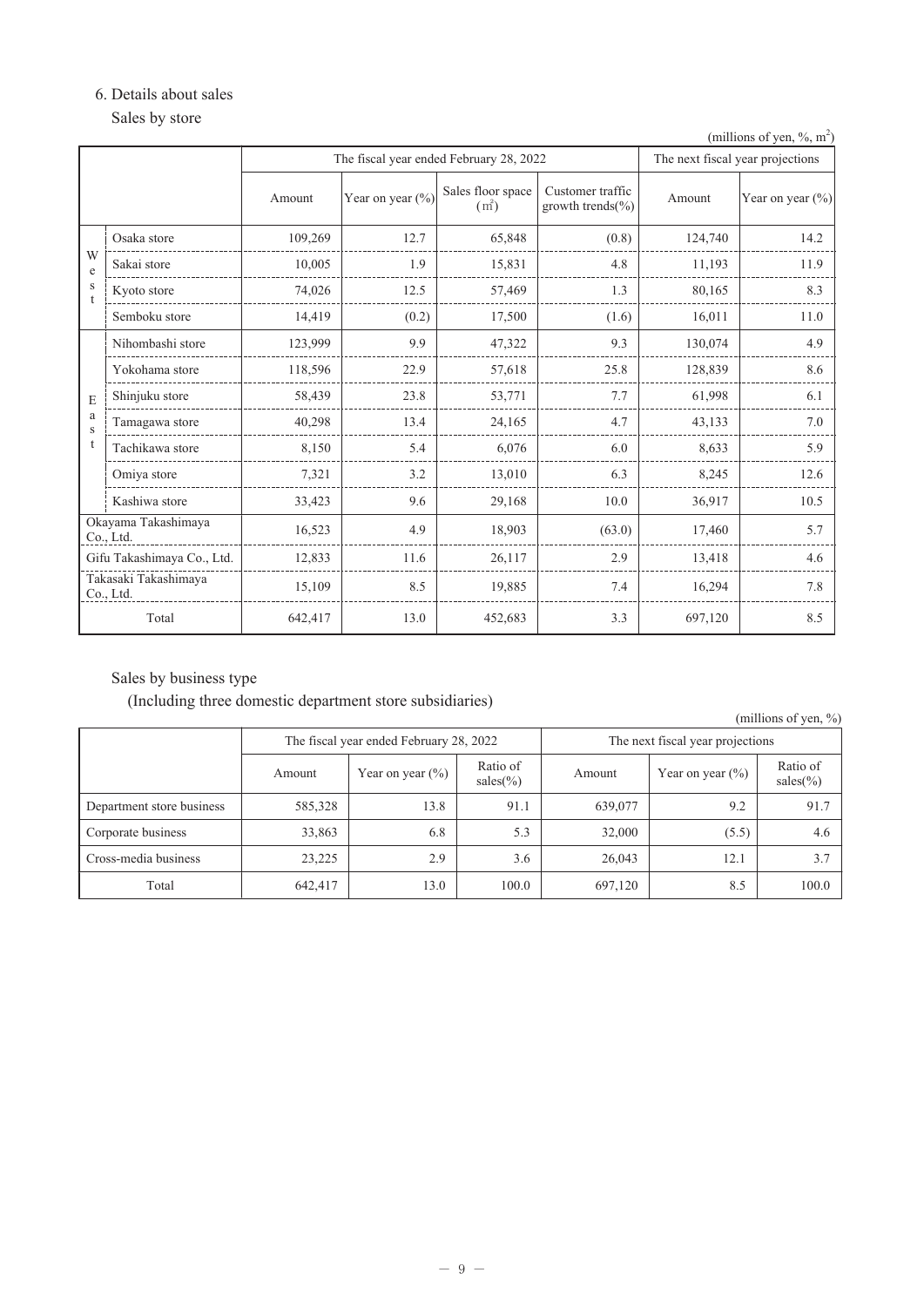# Sales by merchandise

```
(millions of yen, %)
```

|            |                      | The fiscal year ended February 28, 2022 |                        | The fiscal year ended February 28, 2021 | Year on year            |        |
|------------|----------------------|-----------------------------------------|------------------------|-----------------------------------------|-------------------------|--------|
|            |                      | Amount                                  | Ratio of<br>$sales$ %) | Amount                                  | Ratio of<br>$sales(\%)$ | $(\%)$ |
|            | Gentlemen            | 26,600                                  | 4.4                    | 23,942                                  | 4.5                     | 11.1   |
|            | Ladies               | 101,957                                 | 17.1                   | 84,661                                  | 16.1                    | 20.4   |
|            | Children             | 11,470                                  | 1.9                    | 11,280                                  | 2.1                     | 1.7    |
|            | Others               | 10,765                                  | 1.8                    | 10,492                                  | 2.0                     | 2.6    |
|            | Clothing             | 150,794                                 | 25.2                   | 130,376                                 | 24.7                    | 15.7   |
|            | Personal items       | 100,977                                 | 16.9                   | 79,166                                  | 15.0                    | 27.6   |
|            | Cosmetics            | 40,062                                  | 6.7                    | 36,171                                  | 6.8                     | 10.8   |
|            | Jewelries            | 40,614                                  | 6.8                    | 32,505                                  | 6.2                     | 24.9   |
|            | Others               | 10,797                                  | 1.8                    | 11,771                                  | 2.2                     | (8.3)  |
|            | General goods        | 91,474                                  | 15.3                   | 80,447                                  | 15.2                    | 13.7   |
|            | Furniture            | 8,489                                   | 1.4                    | 8,172                                   | 1.6                     | 3.9    |
|            | Consumer electronics | 4,307                                   | 0.7                    | 4,891                                   | 0.9                     | (11.9) |
|            | Household goods      | 24,840                                  | 4.2                    | 24,764                                  | 4.7                     | 0.3    |
|            | Utensils             | 37,638                                  | 6.3                    | 37,828                                  | 7.2                     | (0.5)  |
|            | Fresh food           | 32,443                                  | 5.4                    | 33,048                                  | 6.2                     | (1.8)  |
|            | Pastry               | 55,056                                  | 9.2                    | 47,353                                  | 9.0                     | 16.3   |
|            | Side dish            | 55,463                                  | 9.3                    | 50,000                                  | 9.5                     | 10.9   |
|            | Others               | 49,320                                  | 8.3                    | 47,332                                  | 9.0                     | 4.2    |
| Food items |                      | 192,284                                 | 32.2                   | 177,734                                 | 33.7                    | 8.2    |
|            | Restaurants          | 6,905                                   | 1.1                    | 6,107                                   | 1.2                     | 13.1   |
|            | Services & other     | 17,876                                  | 3.0                    | 15,918                                  | 3.0                     | 12.3   |
| Total      |                      | 597,951                                 | 100.0                  | 527,579                                 | 100.0                   | 13.3   |